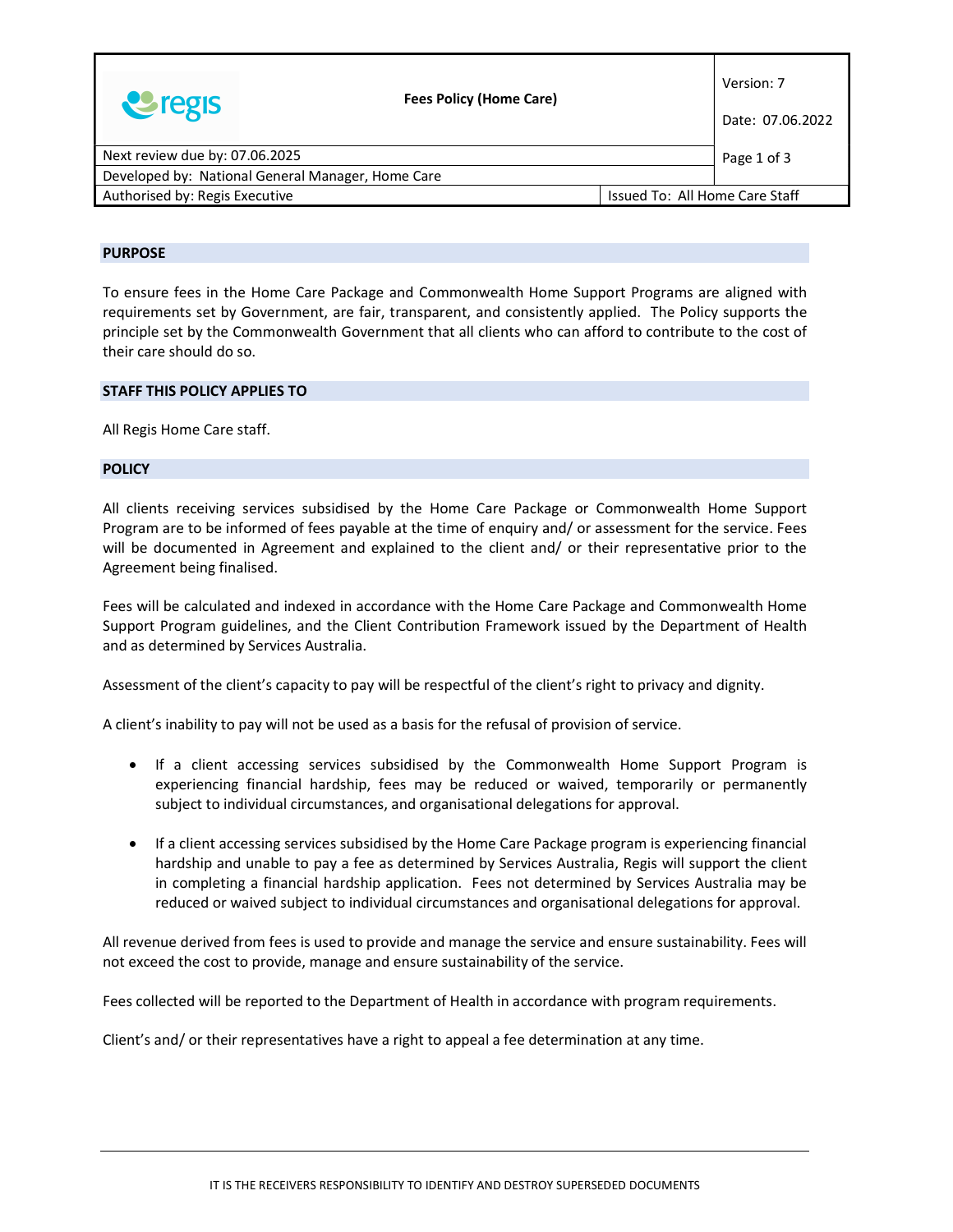|                                                                  | <b>Fees Policy (Home Care)</b> |  | Version: 7  |
|------------------------------------------------------------------|--------------------------------|--|-------------|
| <b>U</b> regis                                                   |                                |  |             |
| Next review due by: 07.06.2025                                   |                                |  | Page 2 of 3 |
| Developed by: National General Manager, Home Care                |                                |  |             |
| Authorised by: Regis Executive<br>Issued To: All Home Care Staff |                                |  |             |

### ROLES AND RESPONSIBILITIES

| Home Support Workers              | Refer client questions or concerns relating to fees to the Client<br>$\bullet$<br>Service Manager or General Manager |
|-----------------------------------|----------------------------------------------------------------------------------------------------------------------|
| <b>Client Service Manager</b>     | Provide relevant fee schedules when responding to service<br>$\bullet$<br>enquiries                                  |
|                                   | Explain fees prior to finalising and Agreement with the client<br>and ensure understanding                           |
|                                   | Ensure fees are accurately recorded in the Agreement and<br>individual budget documents                              |
|                                   | Support clients with hardship applications                                                                           |
|                                   | Escalate requests to review fees                                                                                     |
| General Manager, Home Care        | Approve or escalate fee reductions in line with delegations                                                          |
| National General Manager,<br>Home | Approve or escalate fee reductions or waivers in line with                                                           |
| Care                              | delegations                                                                                                          |

### **DEFINITIONS**

| <b>Term</b> | <b>Definition</b>                                                          |  |  |
|-------------|----------------------------------------------------------------------------|--|--|
| Fees        | Fees applied within the Home Care Package Program include Daily Care Fee,  |  |  |
|             | Income tested Care Fee, Package Management Fee, Care Management Fee, Exit  |  |  |
|             | fee                                                                        |  |  |
|             | Fees applied within the Commonwealth Home Support Program are limited to a |  |  |
|             | client contribution                                                        |  |  |
| Agreement   | Home Care Package or Commonwealth Home Support Program Agreement           |  |  |

### KEY LEGISLATION, ACTS AND REFERENCES

Aged Care Quality Standards Home Care Package Operational Manual Commonwealth Home Support Program Manual Commonwealth Home Support Program Consumer Contribution Framework

## LINK TO QUALITY STANDARDS and REQUIREMENTS

| Standard 1 | Consumer dignity and choice                  | $1(3)(a)$ , $1(3)(c)$ , $1(3)(d)$ , $1(3)(e)$ , $1(3)(f)$ |
|------------|----------------------------------------------|-----------------------------------------------------------|
| Standard 2 | Ongoing assessment & planning with consumers | 2(3)(c)                                                   |
| Standard 6 | Feedback and complaints                      | $6(3)(a)$ , $6(3)(b)$ , $6(3)(c)$ , $6(3)(d)$             |
| Standard 8 | Organisational governance                    | 8(3)(c)                                                   |
|            |                                              |                                                           |